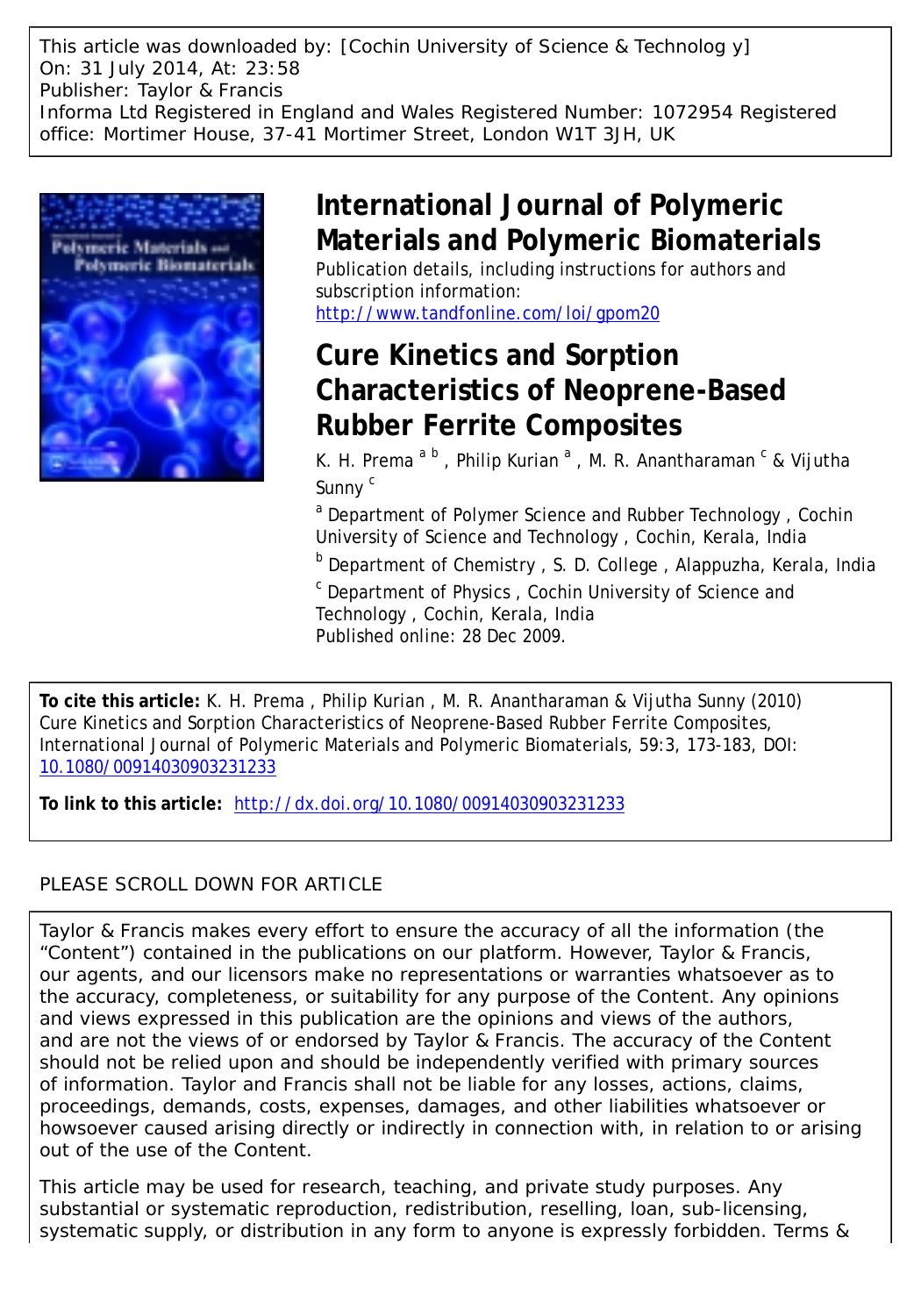Conditions of access and use can be found at [http://www.tandfonline.com/page/terms](http://www.tandfonline.com/page/terms-and-conditions)[and-conditions](http://www.tandfonline.com/page/terms-and-conditions)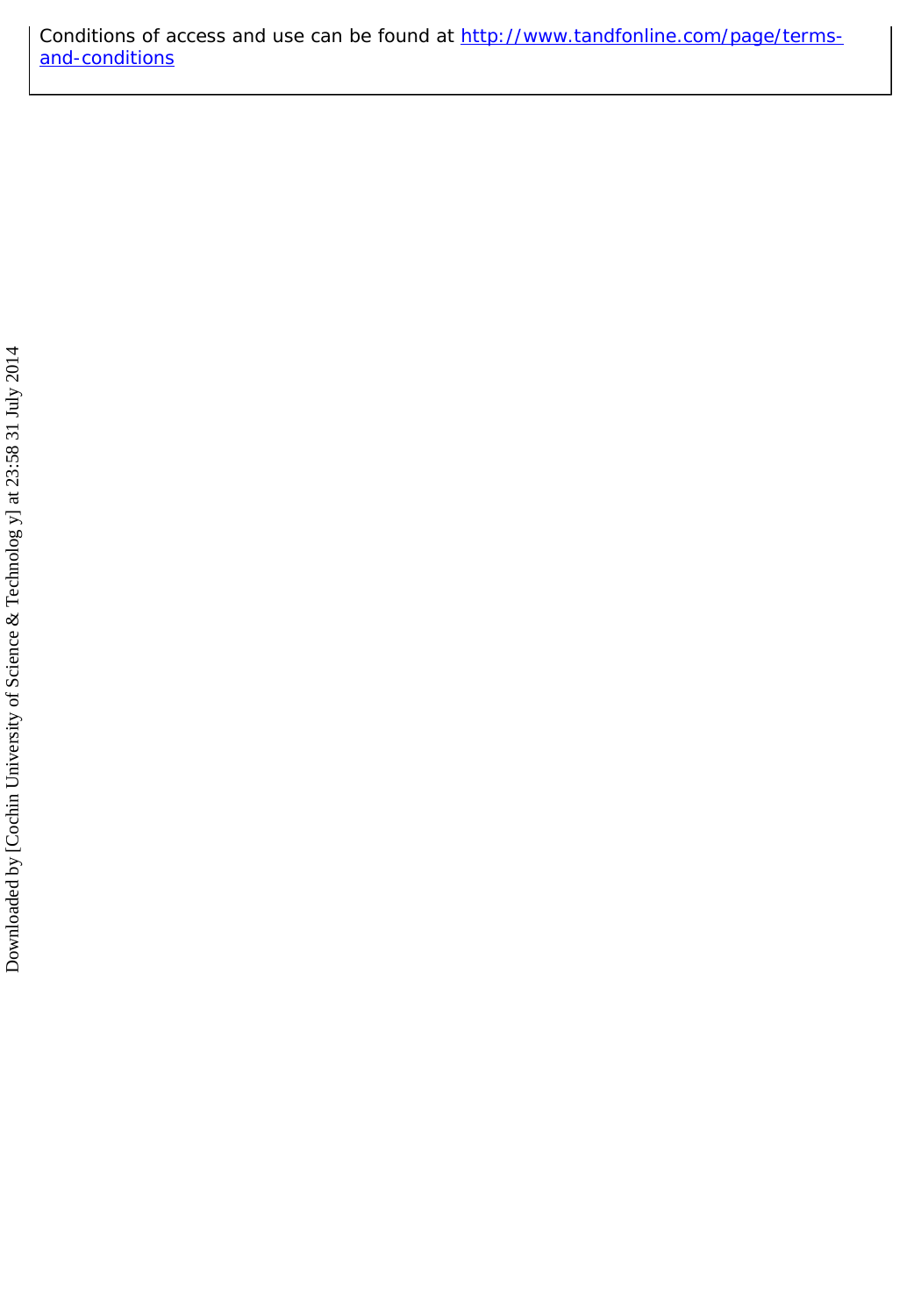

# Cure Kinetics and Sorption Characteristics of Neoprene-Based Rubber Ferrite Composites

## K. H. Prema,  $1.2$  Philip Kurian,  $1 \text{ M}$ . R. Anantharaman,  $3 \text{ and } 1$ Vijutha Sunny<sup>3</sup>

<sup>1</sup>Department of Polymer Science and Rubber Technology, Cochin University of Science and Technology, Cochin, Kerala, India

2 Department of Chemistry, S. D. College, Alappuzha, Kerala, India

<sup>3</sup>Department of Physics, Cochin University of Science and Technology, Cochin, Kerala, India

Rubber ferrite composites were prepared by incorporating nickel ferrite in a neoprene rubber matrix. Kinetics of the cure reaction were determined from the rheometric torque values and found to follow first-order kinetics. Analysis of the swelling behavior of the rubber ferrite composites in toluene elucidates the mechanism of solvent penetration and sorption characteristics, and reveals the extent of the physical interaction of the ferrite particles with the neoprene rubber matrix. Mechanical properties of rubber ferrite composites were determined, which support the reinforcing nature of nickel ferrite to the neoprene rubber matrix. These results show that magnetic composites with the required processing safety can be prepared economically by incorporating higher amounts of nickel ferrite in the neoprene rubber matrix.

Keywords cure kinetic, ferrites, rubber ferrite composites, sorption kinetics

Received 18 July 2009; in final form 30 July 2009.

K. H. Prema thanks UGC, Government of India, for the fellowship under the FIP scheme of the X plan period.

Address correspondence to Philip Kurian, Department of Polymer Science and Rubber Technology, Cochin University of Science and Technology, Cochin – 688022, Kerala, India. E-mail: pkurian@cusat.ac.in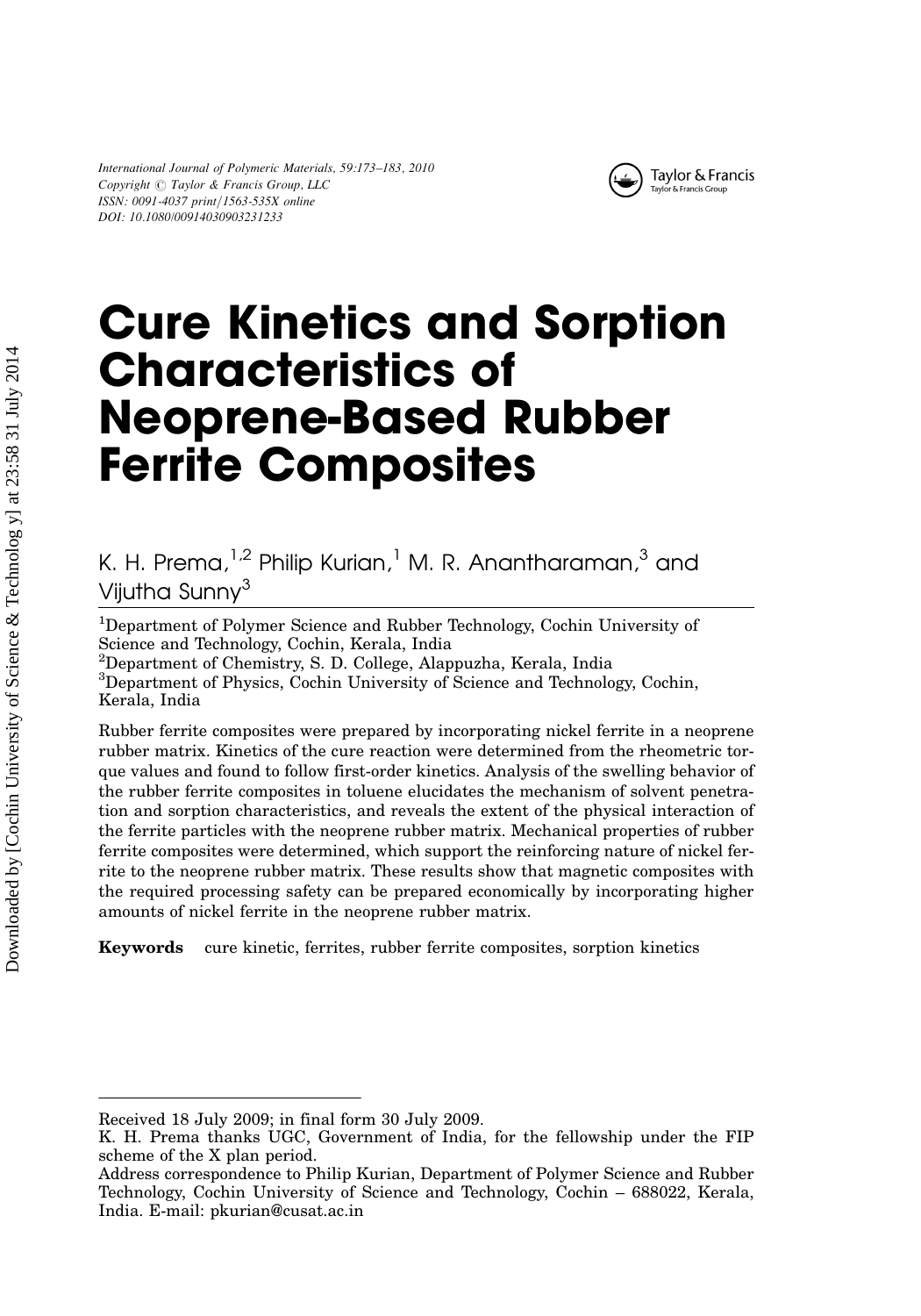#### **INTRODUCTION**

Polycrystalline ferrites are incorporated into elastomers to produce flexible magnets or rubber ferrite composites (RFCs) [1–4]. Appropriate selection of magnetic filler and matrix can result in RFCs with desired properties for various applications. Advantages of RFCs over their metallic and ceramic counterparts include light weight, low cost, resistance to corrosion, easy processability and high production rates [5,6]. Magnetic properties of these flexible magnets can be tailored by the selection of the appropriate type and amount of ferrites. Use of these materials as EMI shields and microwaveabsorbing materials brings about their commercial applications [7,8].

The determination of processability and cure characteristics is indispensable for the evaluation of the physical and mechanical properties of RFCs. Physicomechanical properties of composites depend on the particle size of the filler and its interaction with the elastomers. Cure kinetics and sorption studies reveal the interaction of the filler particles with the elastomer matrix at the molecular level. The chemical influence of ferrite particles on cure reaction can be followed from cure kinetic studies. Processability, and thereby performance characteristics, are being assessed from cure characteristics. The mechanism of solvent flow through the composites can be analyzed from sorption studies that indicate the polymer/filler interaction.

In the present investigation, cure kinetics and sorption characteristics of neoprene-based nickel ferrite-filled RFCs are reported. Neoprene is a polar rubber, characterized by appreciable ozone, weather and flame resistance and by moderate oil resistance. Mechanical properties of neoprenebased vulcanizates are comparable with those of natural rubber-based composites. The choice of nickel ferrite as the magnetic filler for the preparation of RFCs is justified due to its high resistivity, low eddy current loss, high saturation magnetization and other magnetic characteristics [9]. The nickel ferrite used for the preparation of RFCs was synthesized by sol-gel method [10]. The precharacterized nickel ferrite is incorporated into the neoprene matrix for various loadings according to conventional methods. Cure characteristics and sorption studies were carried out as per the ASTM standards. The results were analyzed and correlated with the mechanical properties.

#### EXPERIMENTAL

#### **Materials**

Neoprene rubber used for the preparation of RFCs is W type, manufactured by M/s Du Pont, USA. Mooney viscosity  $[ML(1+4)$  at 100°C] is 47. Nickel ferrite nanoparticles used for the preparation of RFCs were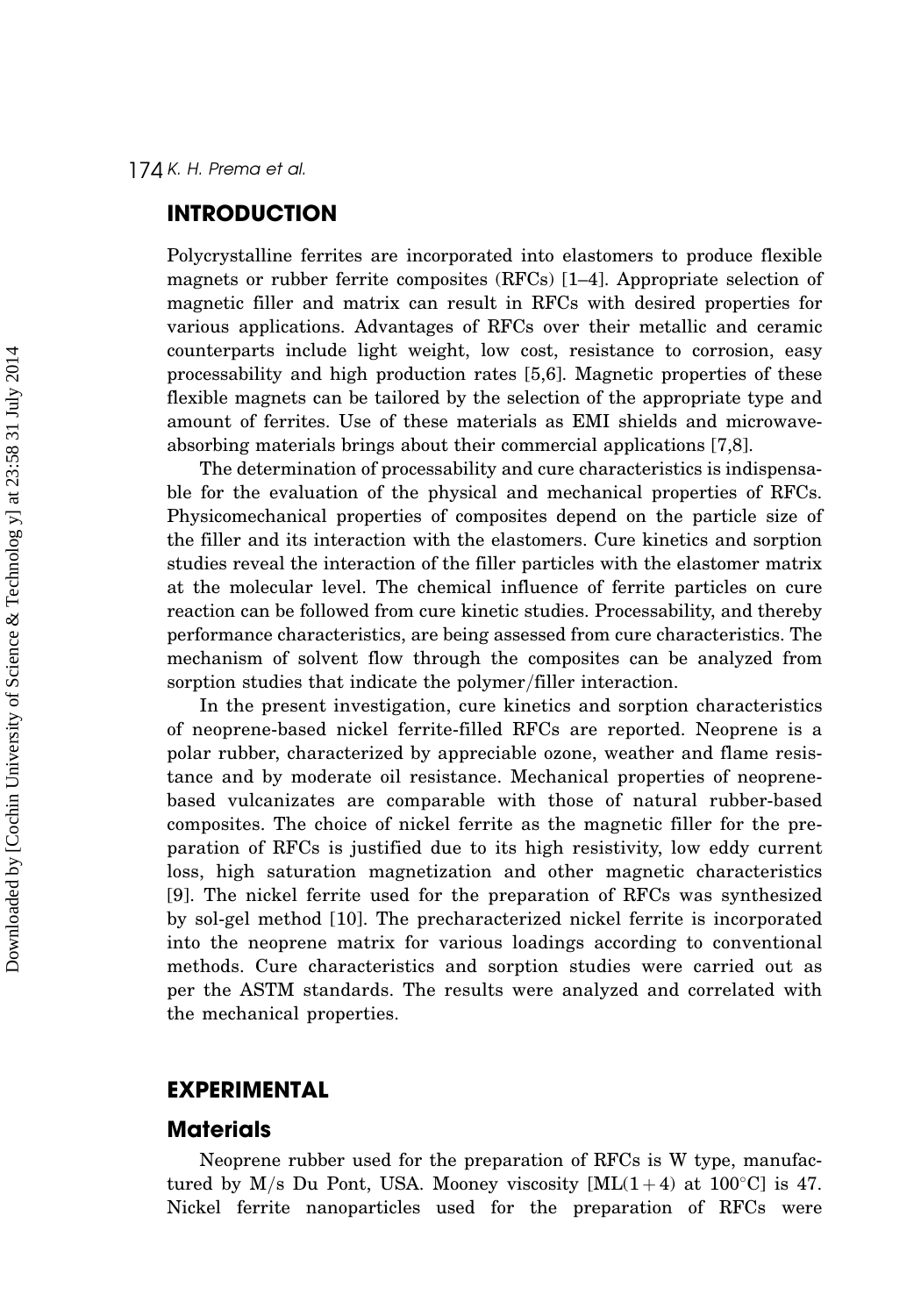synthesized by sol-gel method and characterized by XRD [11]. Other chemicals used in this study were of AR grade.

#### Synthesis of Neoprene-Based RFCs

Precharacterized nickel ferrite was incorporated into W grade neoprene rubber according to the recipe given in Table 1. RFCs were prepared with the loading of ferrite ranging from 40 to 120 phr in steps of 20. A control compound was prepared without nickel ferrite. Mixing was carried out in a Brabender Plasticorder, Model PL 3S, at 50 rpm rotor speed and at  $60^{\circ}$ C, as per ASTM D3182-89 (2001). The mixed stock was homogenized using a two-roll mill at 0.8 mm nip gap and made into sheets of 3 mm thickness.

#### Determination of Cure Characteristics

Cure characteristics of the RFCs were determined using a rubber process analyzer (RPA 2000, Alpha Technology) at a temperature of  $160^{\circ}$ C. From the RPA result, optimum cure time, scorch time and maximum and minimum torque values were determined.

#### Cure Rate Index and Cure Kinetics of RFCs

The cure rate index (CRI) [12,13], a parameter which indicates the speed of the curing reaction, and rate constant of the cure reactions were determined from the rheometric data. CRI is calculated using the relation

$$
CRI = 100/(cure time-scoreh time)
$$
 (1)

The kinetics of a first-order chemical reaction can be expressed by the following equation [14–16]

$$
\ln(a - x) = -kt + \ln a \tag{2}
$$

Table 1: Recipes used for the preparation of  $NiFe<sub>2</sub>O<sub>4</sub>$  filled RFCs<sup>a</sup>.

| <b>Material</b>                                                                                              | Loading (phr)                |
|--------------------------------------------------------------------------------------------------------------|------------------------------|
| Neoprene<br>ZnO<br>MgO<br>Stearic acid<br>NiFe <sub>2</sub> O <sub>4</sub><br>Naphthaneic oil<br><b>NA22</b> | 100<br>5<br>$5%$ of X<br>0.5 |

<sup>a</sup>Where X is 20, 40, 60, 80, 100 and 120 parts of nickel ferrite per hundred parts of neoprene rubber.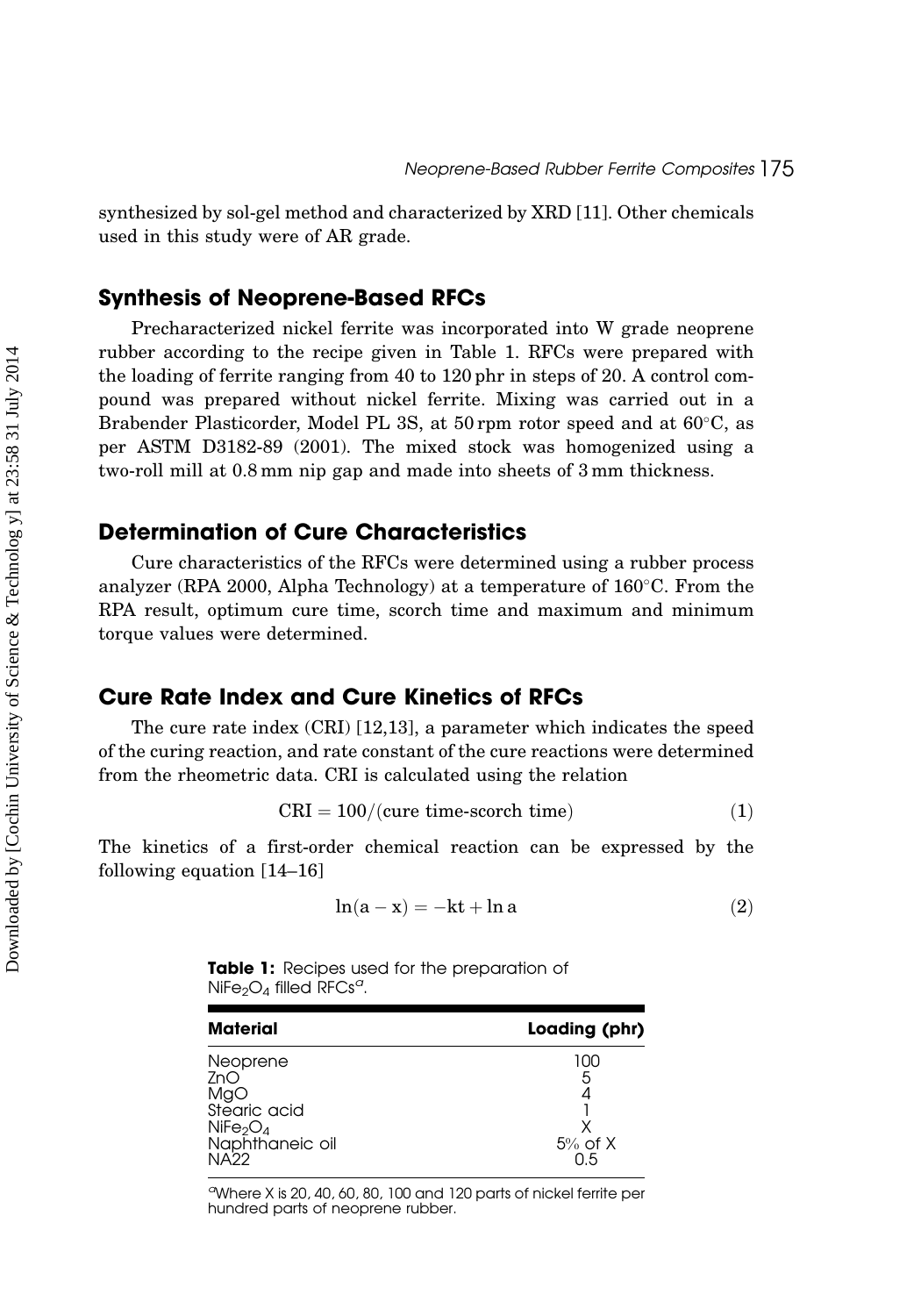where, a is the initial concentration of the reactant, x is the concentration at any instant of time t and k is the reaction constant.

The vulcanization reaction of rubber can be considered as a first-order chemical reaction, and the rate of reaction can be monitored by measuring the torque developed during vulcanization. The torque obtained is proportional to the modulus of the rubber. The following substitutions in Eq. (2) are made:

$$
(\mathbf{a} - \mathbf{x}) = \mathbf{M}_h - \mathbf{M}_t \tag{3}
$$

$$
a = M_h - M_0 \tag{4}
$$

where,  $M_h$  is the maximum torque,  $M_0$  is minimum torque and  $M_t$  is the torque at time t.

So that Eq. (2) can be rewritten as

$$
\ln(M_h - M_t) = -kt + \ln(M_h - M_0) \tag{5}
$$

If the plot of  $\ln(M_{\rm h}-M_{\rm t})$  against time is a straight line, then it indicates that the cure reaction follows first-order kinetics. The rate constant (k) of the cure reaction is directly obtained from the slope of the straight line.

#### Determination of Sorption Characteristics

In order to analyze the interaction between the components of the system, equilibrium swelling studies were carried out in toluene. Circular samples of diameter 20 mm were punched from the vulcanized sheet and were allowed to swell in toluene at room temperature. At different time intervals, the amount of solvent entering the sample was assessed gravimetrically until equilibrium was reached, as evidenced by the constant weight of the sample. The mole % uptake of solvent was calculated using the equation [16,17]

$$
Q_t = \frac{\left(\frac{M_{c(m)}}{M_{r(m)}}\right) \times 100}{M_{i(s)}}\tag{6}
$$

where  $M_{c(m)}$  is the mass of solvent at a given time,  $M_{r(m)}$  is the molecular weight of the solvent and  $M_{i(s)}$  is the initial weight of the specimen. At equilibrium swelling,  $Q_t$  was taken as  $Q_\infty$ , the mole % uptake at infinite time. Sorption curves were obtained by plotting mole % uptake against the square root of time. The effective diffusivity, D, of the elastomer-solvent system was calculated from the initial portion of the sorption curves using the equation:

$$
D = \pi \left(\frac{h\theta}{4Q_{\infty}}\right)^2 \tag{7}
$$

where  $\theta$  is the slope of the initial portion of the sorption curve.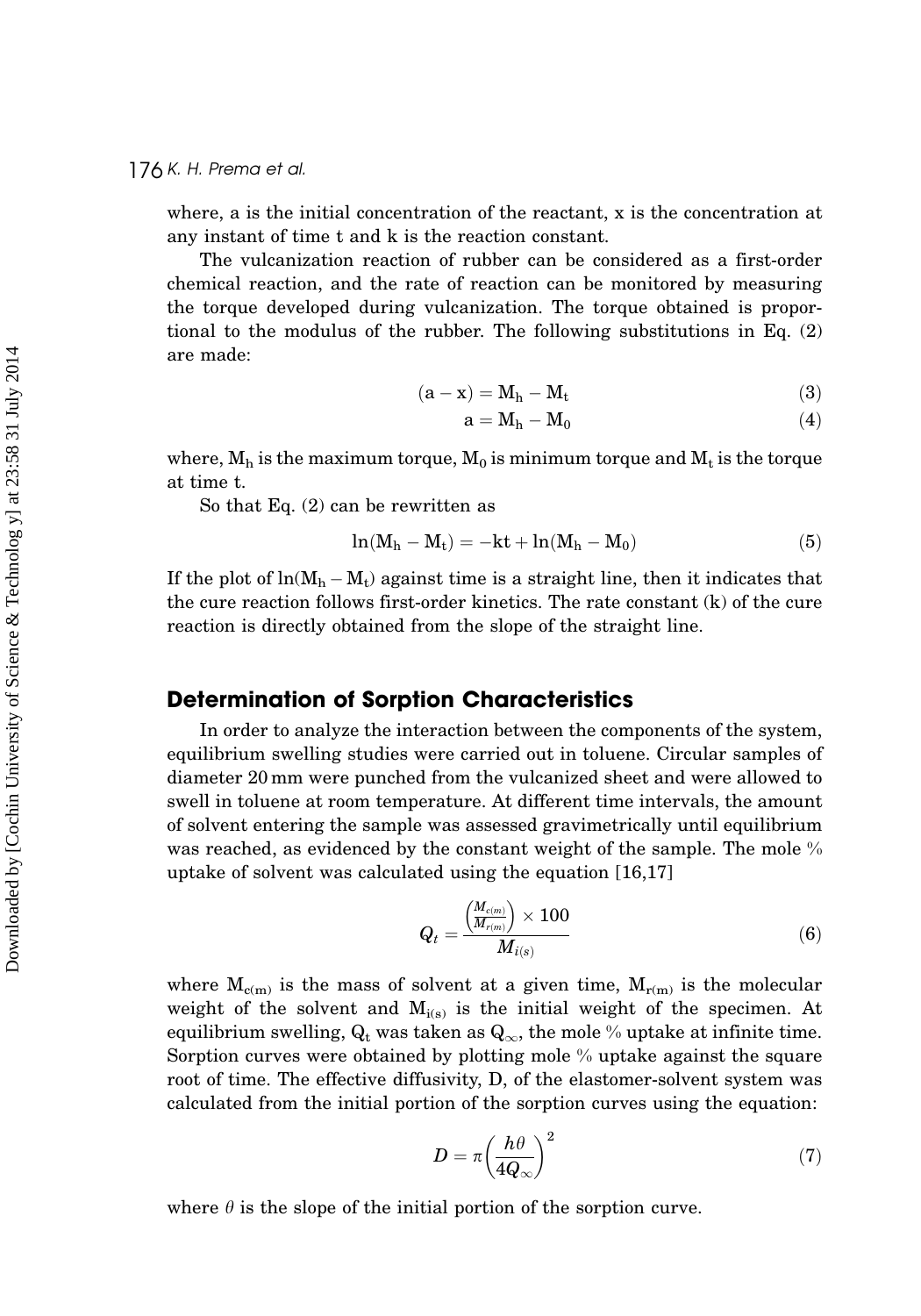Another parameter, called sorption coefficient, S, was calculated from the equilibrium swelling using the relation

$$
S = \frac{M_{\infty}}{M_0} \tag{8}
$$

where  $M_{\infty}$  is the mass of the penetrant sorbed at infinite time and  $M_0$  is the initial weight of the polymer sample. Sorption coefficient describes both initial penetration and dispersal of penetrant molecules inside the elastomer network.

The permeation coefficient, P, which is a characteristic parameter reflecting the collective processes of diffusion and sorption, was calculated using the equation [18].

$$
P = DS \tag{9}
$$

#### Evaluation of Mechanical Properties

Stress-strain properties, such as tensile strength, modulus and elongation at break, were determined using Shimadzu Universal Testing Machine model  $SPL 10 kN$  at a crosshead speed of  $500 \,\mathrm{mm/min}$ . Stress-strain measurements were carried out as per ASTM D 412-98a(2002). Tear resistance of the samples was tested as per ASTM D 624-2000 using test specimens having a  $90^{\circ}$  angle on one side and tab ends, punched out from the molded sheets along the mill grain direction.

#### RESULTS AND DISCUSSION

Cure characteristics of RFCs with various loadings of nickel ferrite were obtained from RPA results and are given in Table 2. Cure time of the compounds increases with loading of the nickel ferrite. As the ferrite loading increases, the curatives may get adsorbed over the surface of the ferrite

| Loading<br>(phr) | Optimum cure<br>$time, t_{90}$<br>(minutes) | Scorch time,<br>$t_{10}$ (minutes) | <b>Maximum</b><br>torque, $D_{max}$<br>(dNm) | <b>Minimum</b><br>torque,<br>$D_{\min}$ (dNm) |
|------------------|---------------------------------------------|------------------------------------|----------------------------------------------|-----------------------------------------------|
| 0                | 12.75                                       | 1.01                               | 2.98                                         | 0.29                                          |
| 40               | 16.97                                       | 1.86                               | 4.24                                         | 0.29                                          |
| 60               | 16.99                                       | 2.28                               | 4.48                                         | 0.28                                          |
| 80               | 17.51                                       | 2.34                               | 5.08                                         | 0.34                                          |
| 100              | 20.03                                       | 2.49                               | 5.12                                         | 0.39                                          |
| 120              | 23.29                                       | 2.76                               | 5.27                                         | 0.47                                          |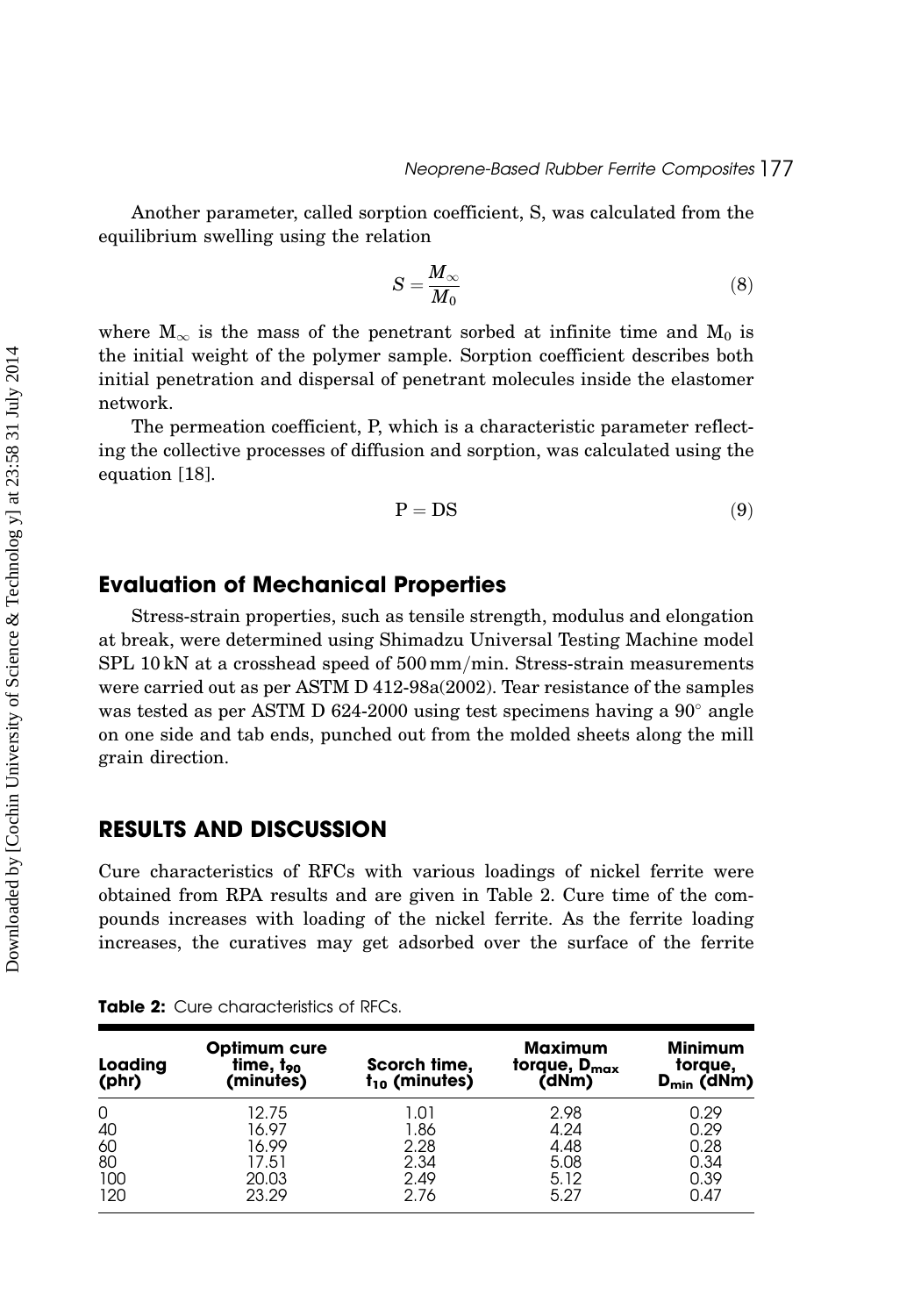#### 178 K. H. Prema et al.

particles and their effective concentrations may decrease. Consequently, the time required for the optimum cure increases. Scorch time of the compound increases with filler loading, which shows better processing safety.

Maximum and minimum torque values increase with increased ferrite concentration. An increase in maximum torque value with the addition of nickel ferrite indicates a better interaction of the filler particles with the elastomer matrix.

Kinetics of cure reactions of neoprene rubber-based RFCs with different loading of nickel ferrite were determined from the torque values. The plot of  $ln(M_h - M_t)$  versus time is shown in Figure 1. The linear nature of these graphs indicates that the cure reaction follows first-order kinetics, which indicates that curing reaction depends only on the concentration of one reactant species. Deviation from linearity is not observed with an increase in ferrite loading; thus ferrites have a negligible role in the curing reaction. Thus the cure reaction of RFCs is independent of the amount of ferrite present in the compound. From the slope of the straight lines, the rate constants of the cure reactions were determined and are shown in Figure 2. Variation of rate constants of the vulcanization reaction is similar to the variation of the cure rate index given in the same figure. The rate of curing reaction is found to be decreased on incorporation of 40 phr ferrite and increases on further addition of the ferrite. The rate of the cure reaction, which depends on the concentration of the rubber phase, is expected to decrease with filler loading.



**Figure 1:**  $\ln(M_h - M_t)$  vs. time for NiFe<sub>2</sub>O<sub>4</sub> filled RFCs.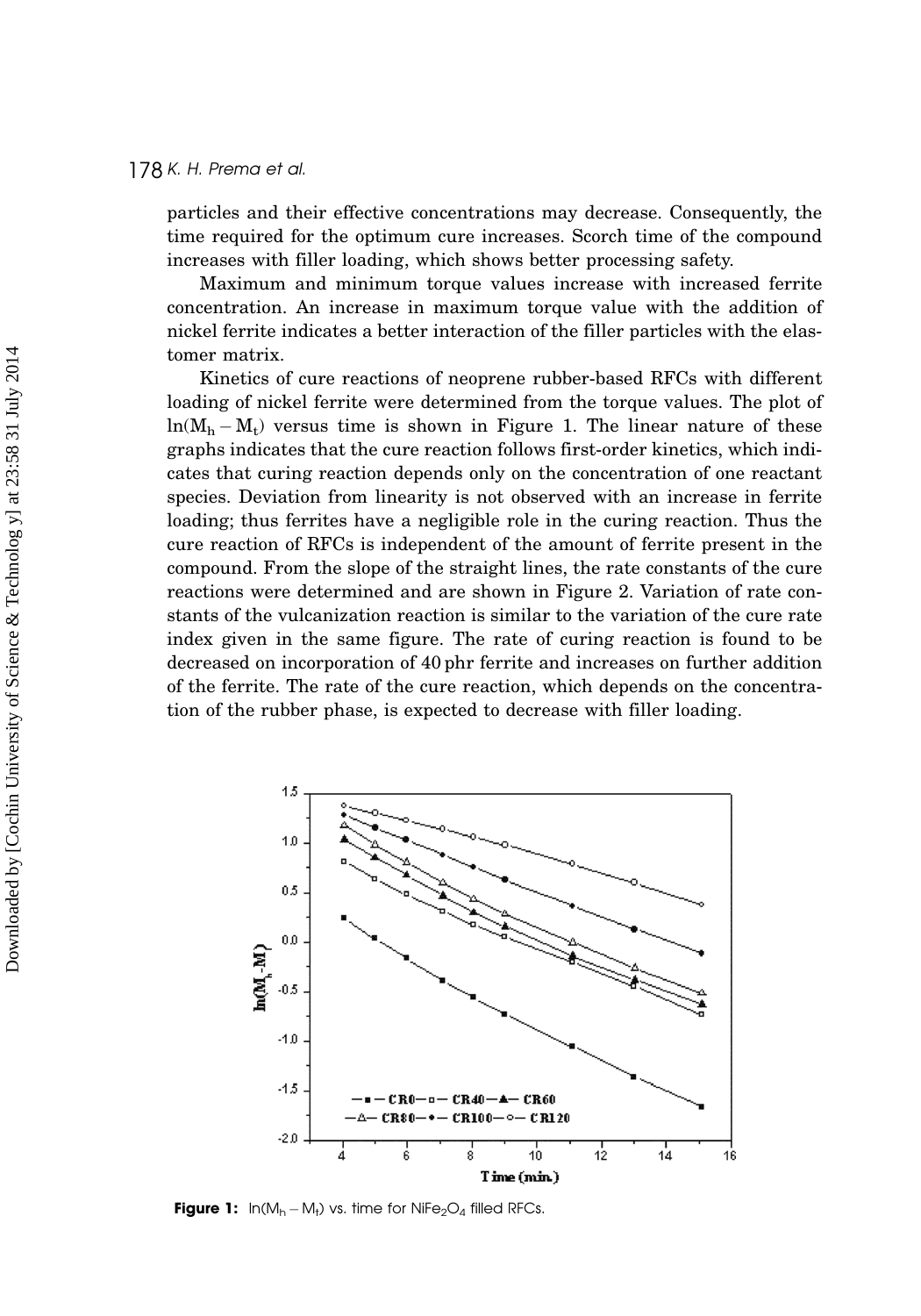

Figure 2: Cure rate index and cure rate constant of RFCs.

Swelling studies of the RFCs were carried out using toluene as the penetrant. The sorption parameters, like diffusion, sorption and permeation coefficients, were calculated according to Eqs. (7), (8) and (9). Room temperature sorption curves, expressed as percent penetrant uptake  $Q_{(t)}$ , versus square root of time  $t^{1/2}$ , are depicted in Figure 3. A perusal of the sorption curves indicates that the initial swelling rate of the samples is very high. This



Figure 3: Sorption curves of RFCs with different loading of NiFe<sub>2</sub>O<sub>4</sub> (CRn stands for nickel ferrite filled neoprene-based RFCs).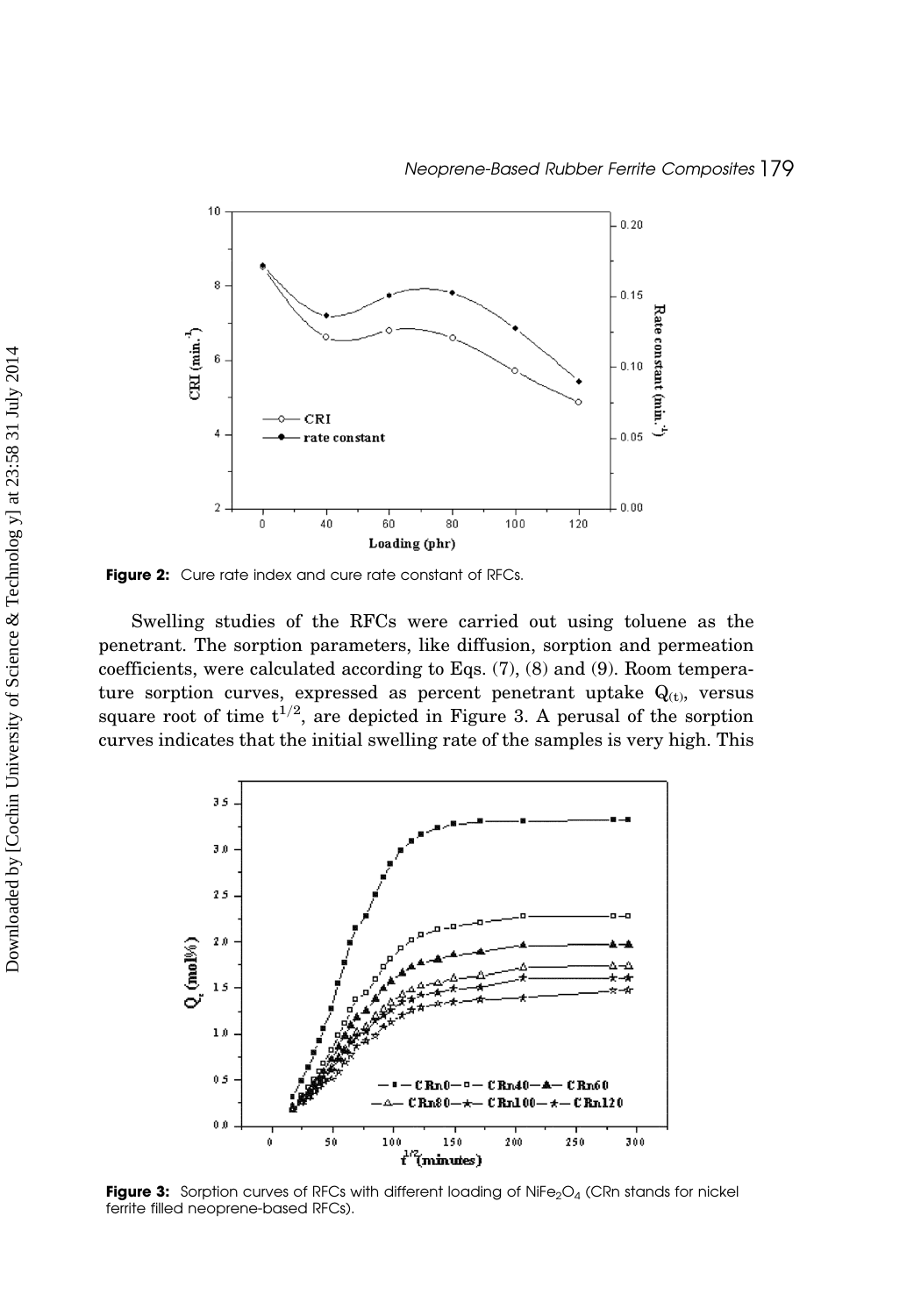is due to the large concentration gradient of the penetrant molecules at the initial stages of penetration. As the time increases, the swelling rate decreases and reaches an equilibrium where the solvent uptake become negligible. Equilibrium mole % uptake is found to decrease with increasing filler loading. This is due to the decrease in volume fraction of the elastomer with loading of the ferrite.

The mechanism of penetrant transport into the elastomer network can be analyzed using an empirical relation of the form [19]

$$
\log Q_t/Q_\infty = \log k + n \log t \tag{10}
$$

where,  $Q_t$  is the mole % uptake at time t,  $Q_{\infty}$  is the equilibrium mole % uptake and k is a constant. The value of n determines the mode of transport of solvent through the rubber compound, which depends upon many factors such as the chemical nature of rubber and vulcanizing agents [20], dimension and shape of the filler particles, rubber-filler compatibility and interfacial adhesion. The liquid diffusion can be Fickian, non-Fickian or anomalous, depending upon the value of 'n'. When n is 0.5, the mechanism is known as Fickian. Here, the rate of polymer chain relaxation is high compared to the diffusion rate of the penetrant. When  $n = 1$ , the transport process corresponds to a mechanism where chain relaxation is slower than liquid diffusion, which is expected for rigid polymers. When the value of n is in between 0.5 and 1, transport behavior is termed as anomalous, where rearrangement of polymer segments occurs at a comparable rate to that of the change of concentration [21,22].

The value of n for different loadings of nickel ferrite in neoprene-based RFCs is given in Table 3. Since the value of 'n' is between 0.5 and 1, the transport mechanism can be considered as anomalous where rearrangement of polymer chains occurs at a comparable rate to that of the change of concentration [23,24]. The time taken by the rubber chains to respond to the swelling stress and to rearrange themselves to accommodate the solvent molecules is responsible for the anomalous behavior of the sample. As the loading increases, the value of n decreases, which indicates that polymer relaxation increases compared to the rate of the diffusion of penetrant molecules.

| Loading (phr) | 'n'  | $D \times 10^7$ (cm <sup>2</sup> S <sup>-1</sup> ) |        | $P \times 10^{7}$ (cm <sup>2</sup> S <sup>-1</sup> ) |
|---------------|------|----------------------------------------------------|--------|------------------------------------------------------|
| 0             | 0.68 | 7.66                                               | 3.0599 | 23.5                                                 |
| 40            | 0.63 | 6.55                                               | 2.0949 | 13.7                                                 |
| 60            | 0.61 | 6.27                                               | 1.8078 | 11.3                                                 |
| 80            | 0.59 | 5.89                                               | 1.5912 | 9.37                                                 |
| 100           | 0.58 | 5.83                                               | 1.4832 | 8.64                                                 |
| 120           | 0.52 | 4.53                                               | 1.2269 | 5.55                                                 |

Table 3: Sorption characteristics of RFCs with different loading of NiFe<sub>2</sub>O<sub>4</sub>.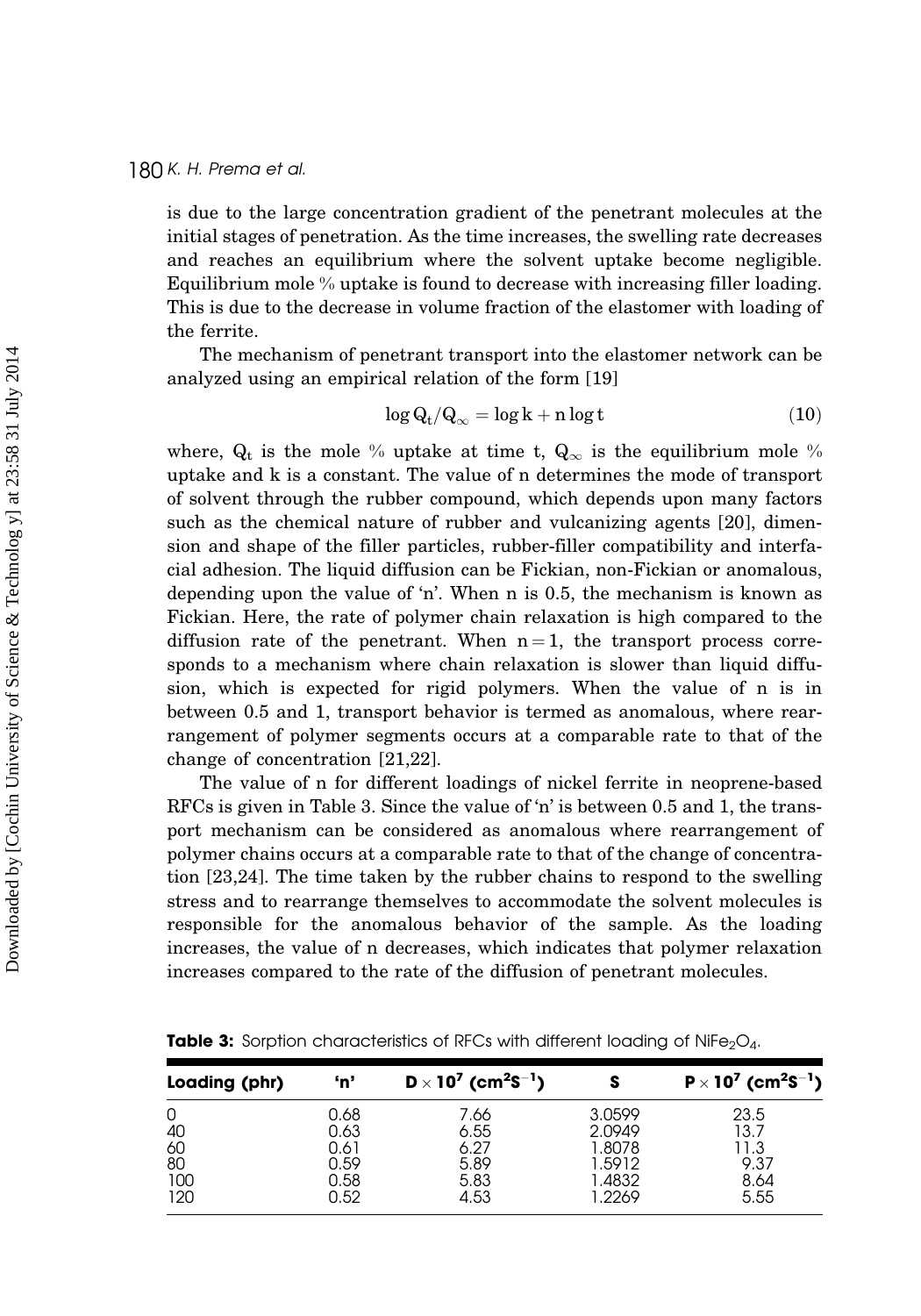| Loading<br>(phr) | <b>Tensile</b><br>strength<br>(MPā) | Tear<br>strength<br>(N/mm) | Elongation at<br>break (%) | <b>Modulus</b><br>at 300%<br>elongation (MPa) |
|------------------|-------------------------------------|----------------------------|----------------------------|-----------------------------------------------|
| 0                | 13.99                               | 35.16                      | 1165                       | 1.51                                          |
| 40               | 19.19                               | 35.55                      | 1290                       | 2.07                                          |
| 60               | 18.59                               | 36.69                      | 1218                       | 2.34                                          |
| 80               | 17.76                               | 39.26                      | 1194                       | 2.53                                          |
| 100              | 15.59                               | 40.28                      | 1143                       | 2.63                                          |
| 120              | 13.52                               | 41.50                      | 1092                       | 2.72                                          |

Table 4: Mechanical properties of NiFe<sub>2</sub>O<sub>4</sub> filled neoprene-based RFCs.

Diffusion, sorption and permeation coefficients of RFCs with different nickel ferrite loading are also given in Table 3. Diffusivity is a kinetic parameter, which depends on polymer segmental mobility. Sorption describes the initial penetration and dispersal of permeant molecules into the polymer matrix. The sorption coefficient is a thermodynamic parameter which depends on the strength of the interactions in the polymer- penetrant system. Stronger polymer-filler interaction reduces diffusion and sorption of the penetrant molecules through the system. Permeation is a combined effect of diffusion and sorption. Hence, the permeability of solvent molecules depends on both diffusivity and sorptivity. All these sorption characteristics were found to decrease with an increase in nickel ferrite content in RFCs. The decrease in diffusion and sorption coefficients strongly indicates that incorporation of nickel ferrite into a neoprene matrix reinforces the matrix. The decrease in sorption characteristics of these composites is due to the strong interaction of the filler with the matrix. Analysis of mechanical properties of the RFCs supports these observations [11]. Improved mechanical properties of neoprene-based RFCs are given in Table 4. RFCs were found to have better tensile strength, elongation at break, tear strength and modulus values than the gum vulcanizate. Improvement in mechanical properties of neoprene-based RFCs by the incorporation of nickel ferrite can be explained at the molecular level from the swelling studies of these composites.

#### **CONCLUSIONS**

Nickel ferrite-filled neoprene composites with improved mechanical properties can be prepared by shear mixing in an internal mixer. Evaluation of cure characteristics showed that conventional methods of curing can be employed for the preparation of RFCs. The cure reaction follows first-order kinetics and depends only on the concentration of the elastomer phase and not on the nature of the filler.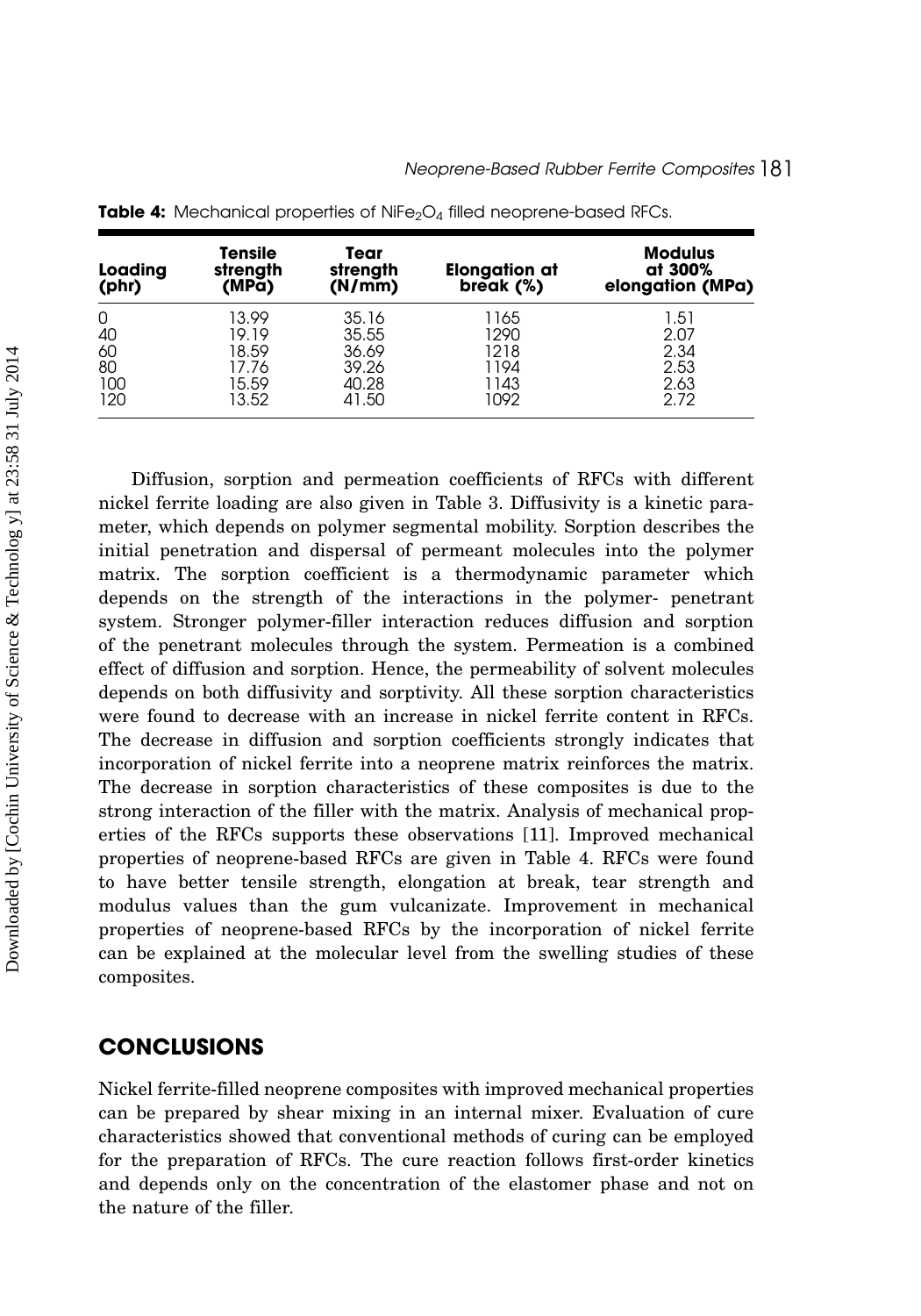The mechanism of solvent penetration through the nickel ferrite-filled composites was analyzed. Sorption characteristics are decreased with an increase in ferrite content due to increased filler-polymer interaction. Thus, better physical interaction between ferrite particles and a neoprene matrix can be expected at the molecular level in these RFCs.

#### **REFERENCES**

- [1] Malini, A., Mohammed, E. M., Sindhu, S., Joy, P. A., Date, S. K., Kulkarni, S. D., Kurian, P., and Anantharaman, M. R. J. Mate. Sci. 36, 5551 (2001).
- [2] Mohammed, E. M., Malini, K. A., Joy, P. A., Kulkarni, S. D., Date, S. K., Kurian, P., and Anantharaman, M. R. Plastics, Rubber and Composites 31, 106 (2002).
- [3] Anantharaman, M. R., Jagathesan, S., Sindhu, S., Malini, K. A., Chinnasamy, C. N., Narayanasamy, A., Kurian, P., and Vasudevan, K. Plast. Rubber Compos. Process Appl. 27, 77 (1998).
- [4] Soloman, M. A., Kurian, P., Anantharaman, M. R., and Joy, P. A. Polymer-Plastics Technology and Engineering 43, 1013 (2004).
- [5] Soloman, M. A., Kurian, P., Joy, P. A., and Anantharaman, M. R. Int. J. Polym. Mater. 53, 565 (2004).
- [6] Malini, K. A., Kurian, P., and Anantharaman, M. R. Material Letters 57, 3381 (2003).
- [7] Annadurai, P., Mallick, A. K., and Tripathy, D. K. J. Appl. Poly. Sci. 83, 145 (2002).
- [8] Barba, A. A., Lamberti, G., d' Amore, M., and Acierno, D. Polymer Bulletin. 57, 587 (2006).
- [9] Son, S., Taheri, M., Carpenter, E., Harris, V. G., and McHenry, M. E. J. Appl. Phy. 91, 7589 (2002).
- [10] Mathew, G., John, A. M., Nair, S. S., Joy, P. A., and Anantharaman, M. R. J. Magn. Magn. Mater. 302, 190 (2006).
- [11] Prema, K. H., Kurian, P., Joy, P. A., and Anantharaman, M. R. Polymer-Plastics Technology and Engineering 47, 137 (2008).
- [12] Blow, C. M., and Hepburn, C. (1985). Rubber Technology and Manufacture, Butterworths, London.
- [13] Wazzan, A. A. Int. J. Polym. Mater. **54**, 783 (2005).
- [14] Mathew, G., Nah, C., Rhee, J. M., and Singh, R. P. Journal of Elastomers and Plastics 38, 43 (2006).
- [15] Da Costa, H. M., Visconte, L. L. Y., Nunes, R. C. R., and Furtado, C. R. G. Int. J. Polym. Mater. 53, 475 (2004).
- [16] Mathew, G., Singh, R. P., Nair, N. R., and Thomas, S. J. Mater. Sci. 38, 2469 (2003).
- [17] Sheela, J., Kumaran, M. G., and Thomas, S. Plastics, Rubber and Composites Processing and Applications 27, 82 (1998).
- [18] Aminabhavi, T. M., Phayde, H. T. S., Ortego, J. D., and Vergnaud, J. M. European Polymer Journal 32, 1117 (1996).